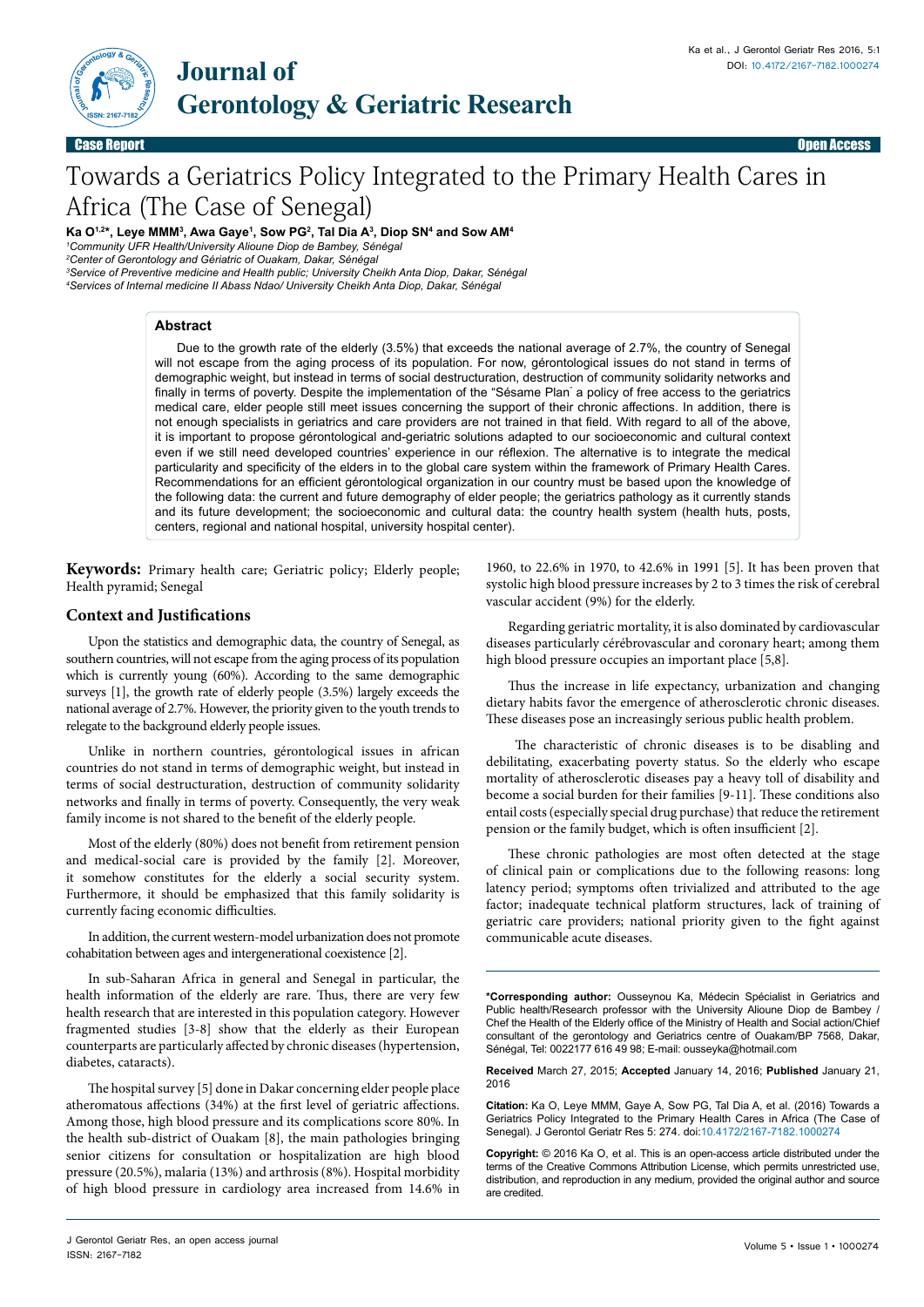Regarding medical care, the elderly still face difficulties in accessing specialized consultations (cardiology, urology, neurology), medicines for the treatment of their pathologies and diagnostic means (coronary angiography), despite the introduction of the Sesame Plan or free geriatric services policy. Therefore, some of them continue to use traditional medicine because of the financial and geographical inaccessibility of health facilities but also because of their representation (beliefs, perceptions and attitudes).

One of the particularities of sick elder people is that they suffer from multiple disorders [5-9] with the risk of poly medication and iatrogenic diseases. More often, there is no coordination of drug prescription "the patient is cut into slices by specialties: heart, kidney, brain...."

As for the organization of the Ministry of Health and Social Action [12,13], it includes 3 levels:

- The central level (responsible for the elaboration of health policies) represented by the Ministry's office and national departments
- The regional level composed of Medical Regions: responsible for the supervision and the coordination;
- The operational level or executive level represented by the health districts.

Yet there is a real political will of our decision-makers to take into account the concerns of the elderly as evidenced by the introduction of Sesame Plan or free geriatrics care policy. This salutary initiative and much appreciated by the recipients, however, faces difficulties: insufficient resources shortfalls, targeting of beneficiaries, definition of the benefit package, communication, ownership by the beneficiaries, availability of drugs for the treatment of chronic conditions etc.

The administrative division, the health system and the activities assigned to the different levels, which are established from the bottom up, are summarized in a health pyramid (Figure 1) which also specifies the articulation of the services of the Ministry of Health with respect to the reference system.

The country has currently fourteen [14]. Medical Regions, 34 hospitals, 76 health districts, 91 health centers among which two [2] are specialized in psychiatry, 1679 health posts among which 76 catholic private clinics, and 1722 health huts [14]. However, in terms of health facilities' coverage, Senegal has not reached yet the WHO standards.



The Senegalese Health system is designed as a pyramid, with a bottom-up trend, linking successively the health hut, the health post, the health center, the regional hospital and finally the university hospital center.

Page 2 of 4

The health posts based in rural communities (sometimes in wide villages), in the districts and larger urban ones, supervise a number of community facilities (health huts and rural maternities). Health centers, located in the departments or wider districts are the reference structures of the health posts in terms of preventive and curative care and administrative management. Regional Hospitals or Level II Public Health Structures are the references for the health centers; they have a high level of medical platform and provide various specialties (cardiology, nephrology, ophthalmology, rheumatology).

On top of the health pyramid, are placed the university hospital centers or Level III Public Health Structures They constitute the last reference level; in addition to their vocation of medical and surgical care, they provide both initial and continuous trainings for doctors, and also conduct medical research.

Similarly, it is noted that existing national health programs (Reproductive Health, Mental Health, Nutrition, AIDS) do not take into account the elderly needs.

For now, there are only two geriatrics health facilities in Senegal, both based in the capital city, the Medico-social center of the Senegalese Provident Retirement Institute dedicated to non-civil retired agents and the Geriatrics and Gerontology Centre of fully financed and equipped by the City of Dakar with support from the Ministry of Health and Social Action. This structure receives the elderly regardless of their status, affiliated or not to a pension plan.

 Concerning the human resources, Senegal currently has only 4 doctors in geriatrics, both trained in France, among which 2 currently work in the gerontology and geriatrics center, 1 in the Medico-social center of the Senegalese Provident Retirement Institute, and 1 in the Internal Medicine service of Aristide Le Dantec Hospital.

We must mention that most of medical prescribers haven't been trained to support the elderly while some clinical manifestations are often misleading and may retard the diagnosis (for instance, a mental confusion provoked by a urinary retention). In addition, a symptomatic treatment for a senior citizen suffering from multiple disorders, inappropriate prescriptions (for instance, the association of anti-inflammatory and hypotensive medication) and the lack of a coordination of the prescriptions can provoke an iatropathology.

Now, geriatrics training is being included in the curriculum for doctors and paramedical staff's training, and the University Cheikh Anta Diop of Dakar is currently delivering a University Diploma in Gerontology.

And as life expectancy lengthens, the prevalence and incidence of chronic diseases increase reflecting the effects of the demographic aging. Thus, it is now time to propose gérontogeriatric solutions adapted to our socioeconomic and cultural context before things worsen. Even if the rich countries' experience (success/failure) can serve us in our reflexion, geriatric issues do not stand in the same way and solutions could not be the same. Besides, solutions as home care, services of short-middle-long stay, day or night hospitalization, etc, do not definitely solve the problem. Learning from those limits, an adapted geriatric policy can be designed and progressively implemented by African countries. We African do not need to copy the western model, Figure 1: The Health Pyramid in Senegal. **Example 20** as we neither have the financial means nor the same cultural realities.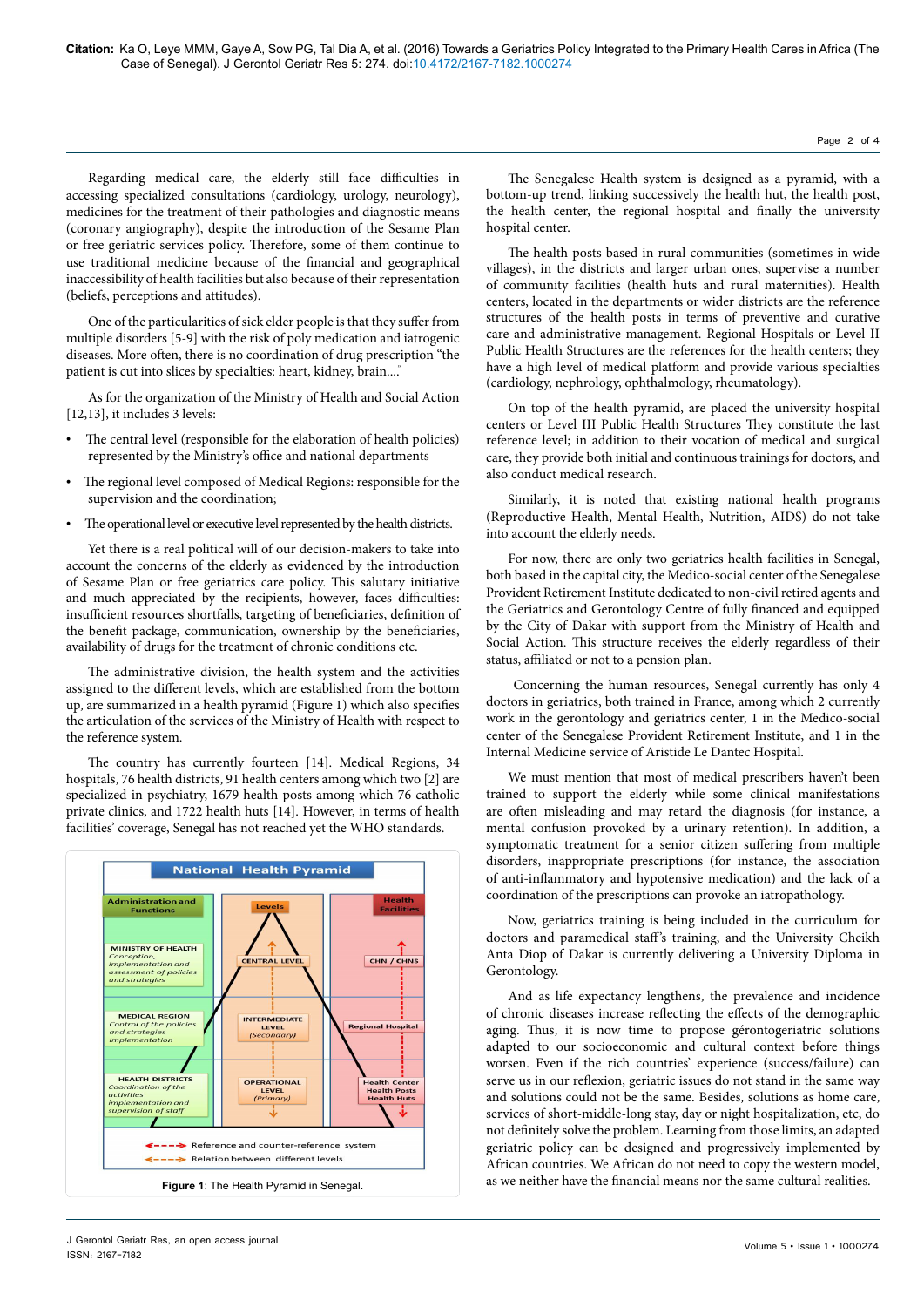| <b>Administrative</b><br><b>Structures</b> | <b>Réception and</b><br>care  | <b>Current staff</b>                                        |
|--------------------------------------------|-------------------------------|-------------------------------------------------------------|
|                                            | House                         | Caregiver                                                   |
| Village                                    | Heath hut                     | <b>Community Health Worker</b><br>(CHW)                     |
| Borough                                    | Heath post                    | Nurse/Midwife                                               |
| Department                                 | Heath center                  | Doctor, Pharmacist, Dentist                                 |
| Région                                     | <b>Regional Hospital</b>      | Medical and/or Surgical specialist                          |
| National                                   | University Hospital<br>Center | Medical and/or Surgical specialist<br>- Teaching - Training |

**Table 1**: Primary Health Care's structures.

Therefore, while expecting to have human resources trained in gériatrics; the current alternative is to integrate elderly people medical specialty and particularity in the global care system within the Primary Health Care framework (Table 1).

## **Solutions Proposed**

Recommendations for an efficient gerontology organization in our counties must be based on the availability of the following data:

- Current and future demography of senior citizens;
- Trends of gériatric diseases;
- Socio economic and cultural data;

• Country health system (health huts, posts and centers, regional hospital, university hospital center).

The solution in our African countries is to integrate support to the elderly in primary health care's facilities within the WHO objective of "Health for All".

#### **House, district, village**

The home care program should enable the elderly to live independently within the family and the community. This program's stakeholders will be the family, the natural caregiver (usually, the spouse or the eldest daughter or the sister) and the Support and Assistance to the Elderly Cell (composed of the head of the district, the local association' delegate and one CHW). This program will ensure elder people have a personal hygiene, a correct and balanced diet, a psychic activity (video / brain games) to maintain cognitive functions, a minimal physical activity for well-being, a psychological support and as much as possible, professional activity so as to financially support his/her needs.

Urbanization has to adapt to the cultural realities and enable coexistence and solidarity between generations (parents-childrengrandparents). Education will be based on the respect and protection of the elderly. The latter in turn, could get involved in social activities of their own environments but also in the education of toddlers.

#### **Health post**

The nurse must issue a periodical health report with the following data: skin, mucous membranes, pulse, weight, blood pressure, teeth, sense organs, breasts, prostate and urinary stream, "intestate" (food and drugs), ensure prevention of loss of autonomy by helping the caregivers and training them in the basic current life practices (nursing, hygiene, food) and monitoring of homecare.

## **Health center**

A geriatric unit composed of the geriatrician or at least a general practitioner, a physiotherapist, a social worker will ensure curative and preventive care, integrated to the primary health care policy, which is the fight against vascular risk factors in case of chronic diseases (maintaining appropriate physical activities, avoiding stress, not smoking...) a vaccination policy within the expanded program on immunization in case of transmitted diseases (influenza vaccine), a local medical care with the establishment of medical records of monitoring for the elderly, an accompanying medical care to improve life quality "give life to elderly" through a moral and psychological support, and finally, coordinate geriatric activity within the department.

Page 3 of 4

#### **Regional hospital**

Constituting a higher level of specialization and highly multidisciplinary, the geriatric unit coordinates activities at the region level. The preparation for retirement should be a specialty of the health center officials, Health Provident Institutes "IPM", insurance companies and public health facilities. Every worker or civil servant should, when approaching retirement, benefit from an annual health report for the screening of chronic diseases and an appropriate preventive education. The medical file will be transferred at retirement to geriatric monitoring centers (located in his place of residence).

 The admission of elderly (hospitalization) in the same facilities as adults surely prevent the segregation of ages and will provide opportunities for seniors to benefit from the solidarity of the neighboring bed longer valid.

The elderly people admission (hospitalization) in the same services for senior citizens will certainly avoid age segregation and will give opportunity to the eldest to benefit from the solidarity of the other younger patients.. Moreover, any hospitalization is an opportunity given to the team to meet both the doctor but especially, the family members in order to involve and train them for their supportive role, in the hospital and at home.

### **The university hospital center**

University Hospital Centers, particularly the Public Health-oriented Institute of Health and Development are necessary to implement the World Plan on Aging. Their duties and objectives will be the following:

- stakeholders' multidisciplinary training (psychiatrists, social workers, economists, and most important students);
- the training assessment;
- treatment real costs calculation;
- elder people needs' analysis through epidemiological surveys and experimental research (clinic research, biology, pharmacology).

Therefore, those different health structures (local, departmental, regional, and university) will be linked through a medico social information network so as to optimize elder people support. The geriatric network will allow to keep a close contact with the elderly associations, the ministry department in charge of the elders, local medico social facilities, Red Cross units and finally, the elderly oriented non-governmental organizations. An harmonization with the Senegalese Retirement Welfare Institute and Social Security Office should be done so as to build a database concerning aging matters (medico social oftenly).

The West African Center of Gérontological Research (project to be created) and the African Society of Gerontology will be in charge of the activities' coordination respectively at the sub regional and African levels.